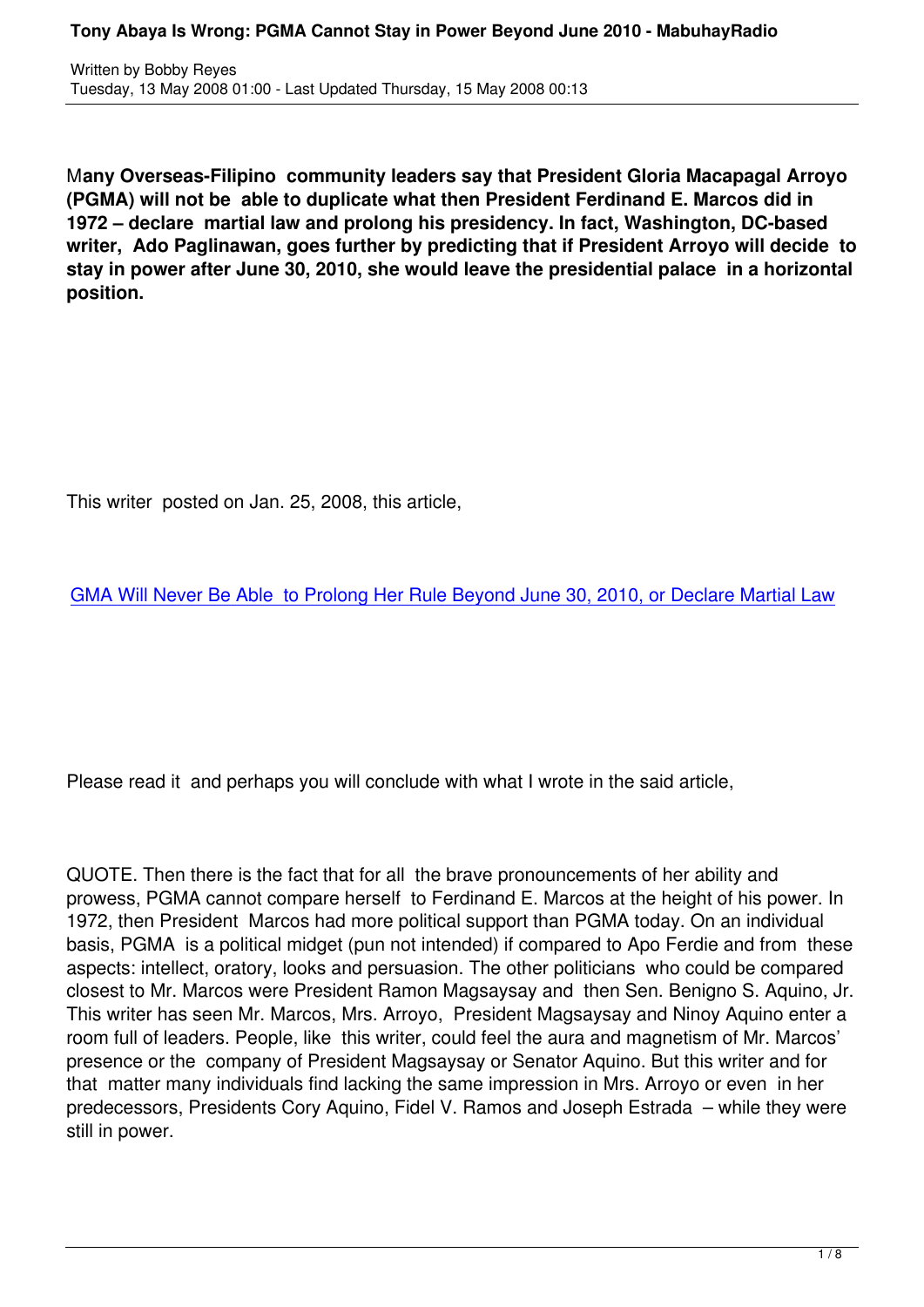## **Tony Abaya Is Wrong: PGMA Cannot Stay in Power Beyond June 2010 - MabuhayRadio**

Written by Bobby Reyes Tuesday, 13 May 2008 01:00 - Last Updated Thursday, 15 May 2008 00:13

In short, the reality is that among the present national leaders in the Philippines—Mrs. Arroyo, the living former Presidents and the crop of 2010 presidential timbers included—nobody can come up close to a Ferdinand E. Marcos or a Ninoy Aquino or a Ramon Magsaysay. UNQUOTE.

Mr. Abaya is wrong and he did not read his crystal ball right. Let us just hope that there will be an orderly transfer of power to the victor of the 2010 presidential election. Otherwise, Mr. Paglinawan will appear to be a true descendant of Michel Nostradamus.

Here are excerpts of what Mr. Abaya wrote yesterday:

Prelude to 2010

By Antonio C. Abaya

Written on May 12, 2008

For the Standard Today, May 13 issue

In his presentation last week at the Asian Institute of Management, on the 2010 presidential elections, political analyst Tony Gatmaitan made his usual pitches about the Lucena-Lingayen corridor, the relative strengths of the Kampi-Lakas, NP, LP, NPC and PDP-Laban and their announced or expected nominees, the role of radio and TV ads in the campaign, etc. He spoke in a lecture sponsored by the Futuristics Center, of which I am a director.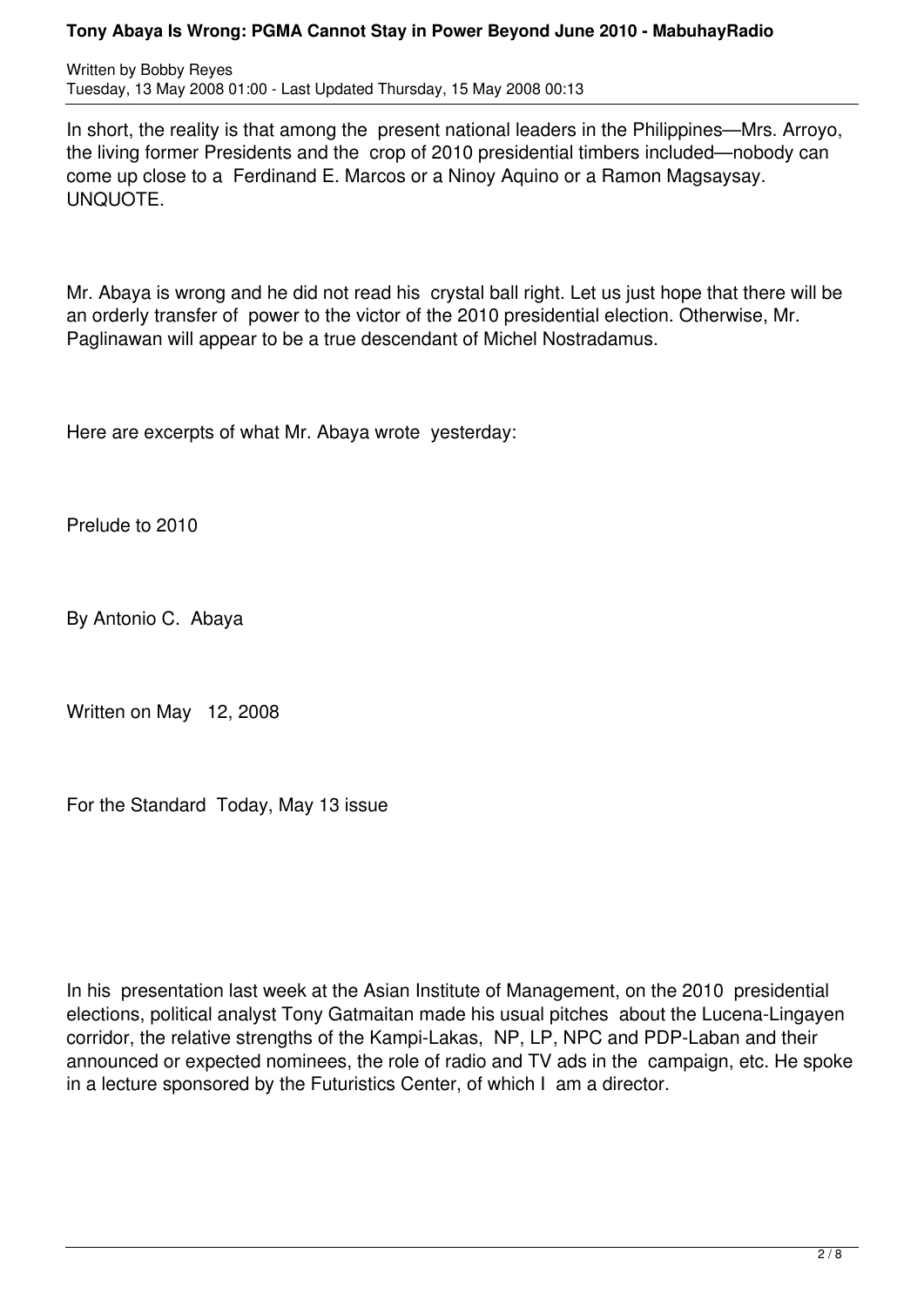## **Tony Abaya Is Wrong: PGMA Cannot Stay in Power Beyond June 2010 - MabuhayRadio**

Written by Bobby Reyes Tuesday, 13 May 2008 01:00 - Last Updated Thursday, 15 May 2008 00:13

Tony Gat did drop a bombshell of sorts that few in the audience may have expected, to wit, that Interior Secretary Ronaldo Puno was the "secret candidate" of Lakas-Kampi.

As one of the reactors to Tony Gat, I agreed that Puno was indeed a potential successor to President Arroyo – I did mention it in an earlier column – but my sense is that it will not happen in 2010 because President Arroyo intends to stay in power beyond that year, either as prime minister under a parliamentary set-up, or as president without term limits if we retain the presidential system.

That is really the reason for the continued and insistent agitation for charter change in both the Lower House and, now, the Senate, even after the people's initiative of the Sigaw ng Bangaw was junked by the Supreme Court, and even after the obscene maneuver of then Speaker Jose de Venecia to convene the Lower House into a constituent assembly, without the participation of the oppositionist Senate, to amend the Constitution, was hooted down by the public, in 2006..

<<Snipped>>

I reminded the audience of the uncanny accuracy of my crystal ball. On Dec. 30, 2002, President Arroyo promised that she would not run in 2004. In my article titled She Will Run, published in May 2003, I wrote that she would, and she did.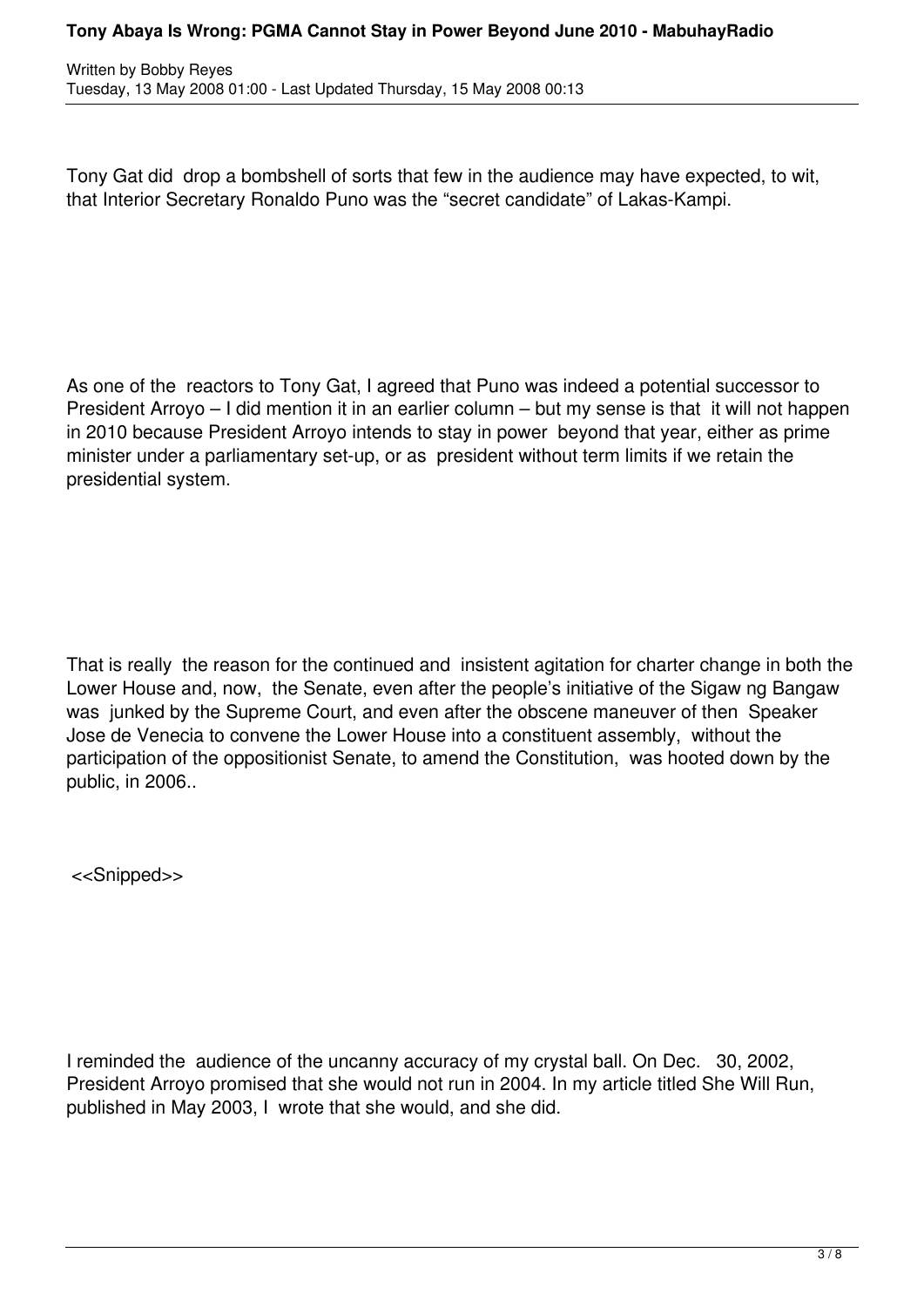After the party caucus of Kampi in February 2005, in which then Kampi President Ronaldo Puno stated the strategic goal of Kampi to become the biggest political party by 2007 – three years before the end of GMA's non-extendable presidential term – I wrote in Prime Minister Gloria? and GMA Forever, both published in 2005, that President Arroyo was planning to remain in power beyond 2010, as prime minister.

And, sure enough, in 2006 we saw the separate maneuvers of Sigaw ng Bangaw and De Venecia to engineer a shift to parliamentary. These articles are archived and can be read in my website www.tapatt.org, unless someone is blocking access to it.

So when I say that President Arroyo is planning to remain in power beyond 2010 – by doing a Vladimir Putin – I am not speculating idly..

And what would be the issues in 2010? Tony Gat had his usual laundry list. I have mine.

I am concerned with only two issues: a) food sufficiency or insufficiency and its impact on a rapidly multiplying population; and b) the possible resumption of hostilities in Mindanao and Sulu.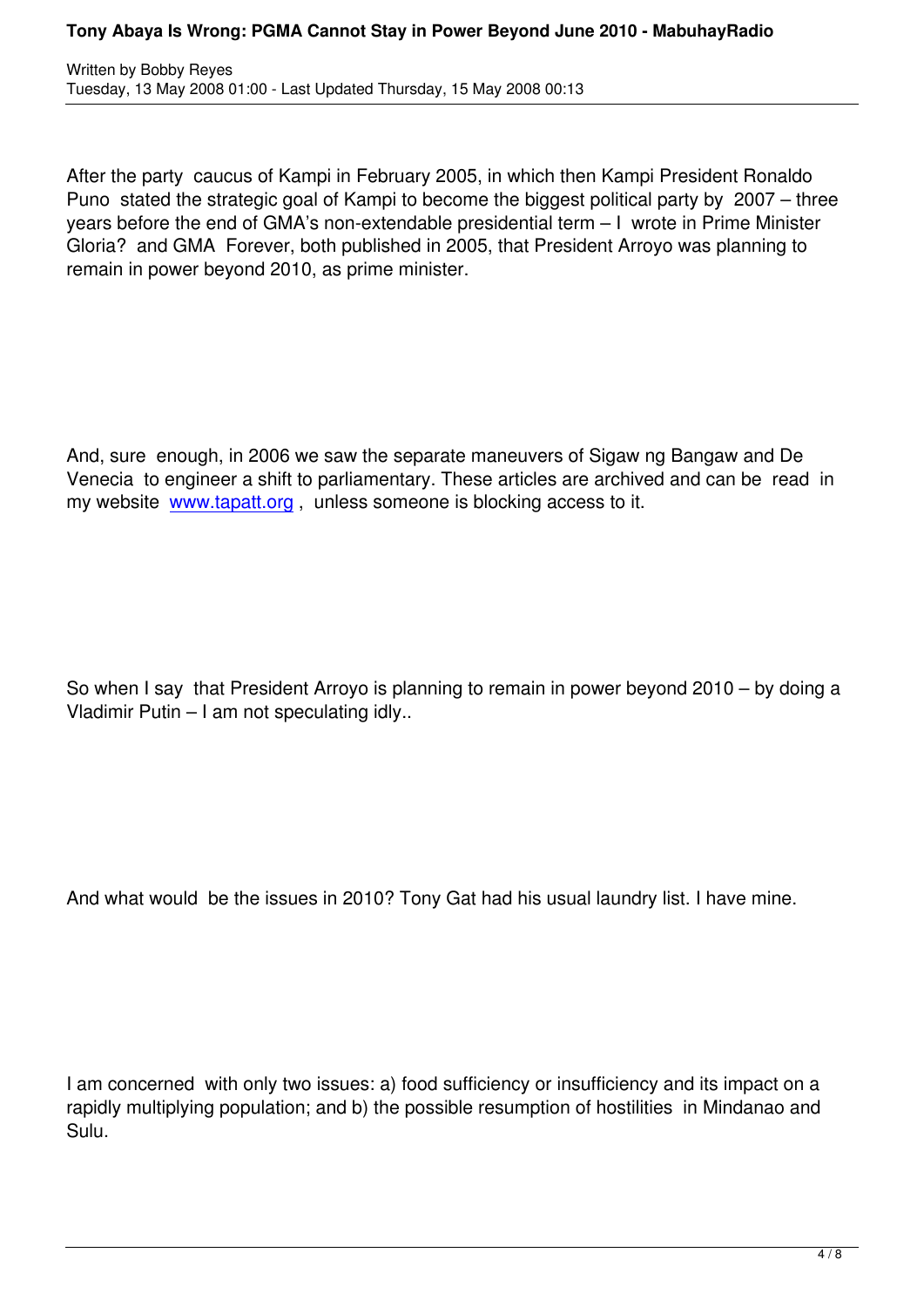Written by Bobby Reyes Tuesday, 13 May 2008 01:00 - Last Updated Thursday, 15 May 2008 00:13

I reminded the audience that by the year 2014 (or only six years from now), we will number 100 million; and by the year 2050 (or only 42 years from now), we will number 199 million. Where in the world will we find the food (and the water, the energy, the fuel, the schools, the housing and the jobs) for such a massive population, when we can barely provide for a population of "only" 90 million?

 In its Medium Term Development Plan, made public – I believe – in September or October 2001, the Arroyo administration articulated its strategic goal of focusing on only three sectors: agriculture, tourism and information technology.

The welcome proliferation of call centers and business processing enterprises, not only in Metro Manila but in many other urban centers in the provinces, is proof that President Arroyo was very successful in this sector, whether or not her administration did anything concrete to promote this industry..

The second preferred sector, tourism, is only a middling success. We drew in only 3.0 million tourists in 2007. Vietnam overtook us last year with 4.2 million. Indonesia surpassed us long ago; it now draws in six million, even though we each drew in one million in 1991. Let's not even compare ourselves with ThailandMalaysia (16 million) and Hong Kong (26 million). (13 million tourists),

It is in agriculture that the Arroyo administration must be rated a failure. I cannot imagine how any government could claim to focus on agriculture without making a specific effort to be self-sufficient in the most important crop, rice.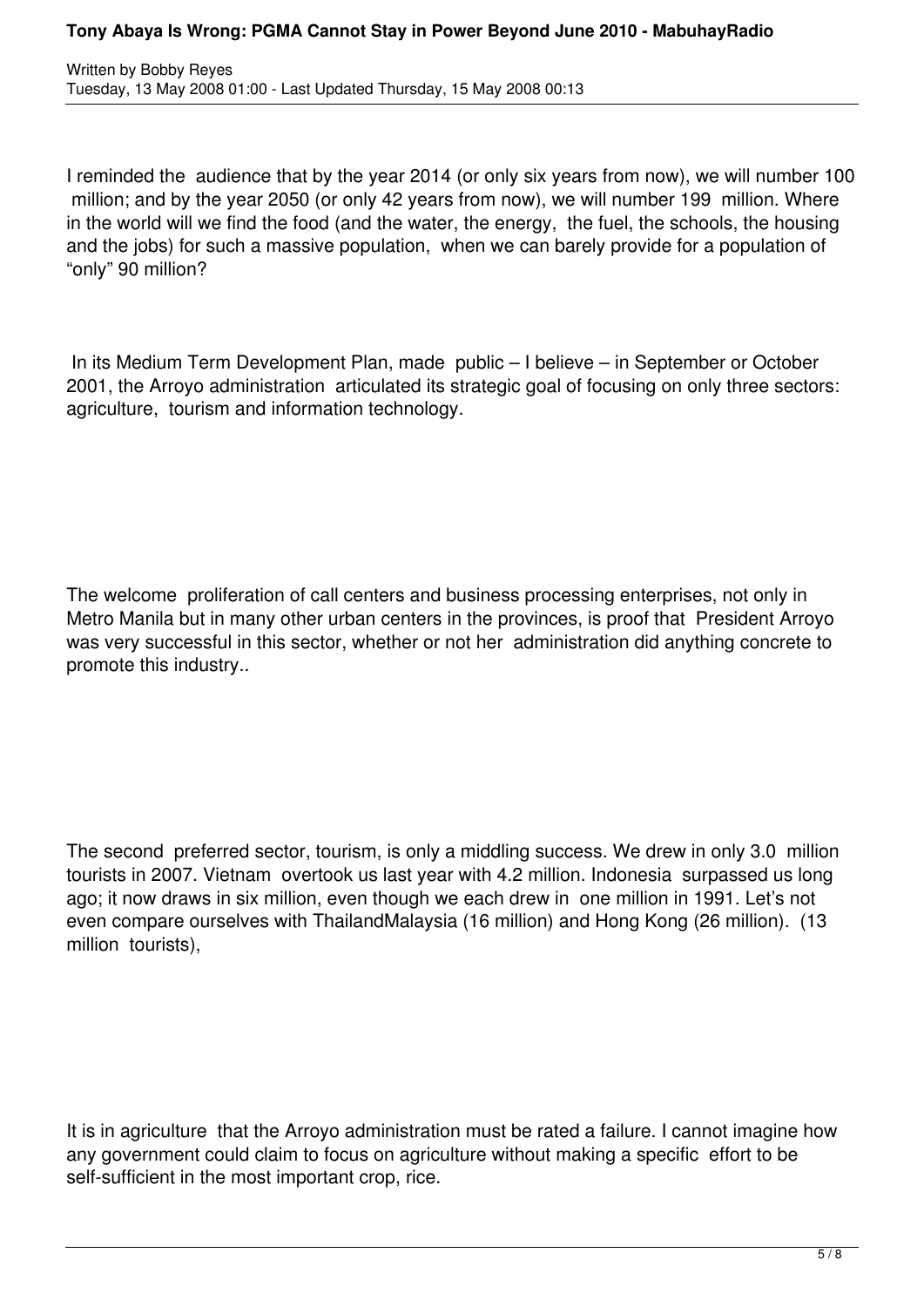Especially since we are host to the International Rice Research Institute, to become the biggest rice importer in the world is an irony beyond comprehension. It is like Italy becoming the world's biggest importer of pasta.

President Arroyo has vowed to make the country self-sufficient in rice by the year 2010. Why didn't she think of this in 2001? If she had, there would have been specific measures taken as early as 2001 to increase production and to limit population growth.As for Mindanao and Sulu, this problem looms as an 800-pound gorilla, more menacing than the food and population issue. The peace between the Moro Islamic Liberation Front (MILF) and the Manila government has been tenuous at best. It now looks ephemeral and dicey.

Malaysia, a major player in the international monitoring team that has kept that peace, has just withdrawn most of its military contingent from Mindanao. Do the Malaysians know something that we don't?

<<Snipped>>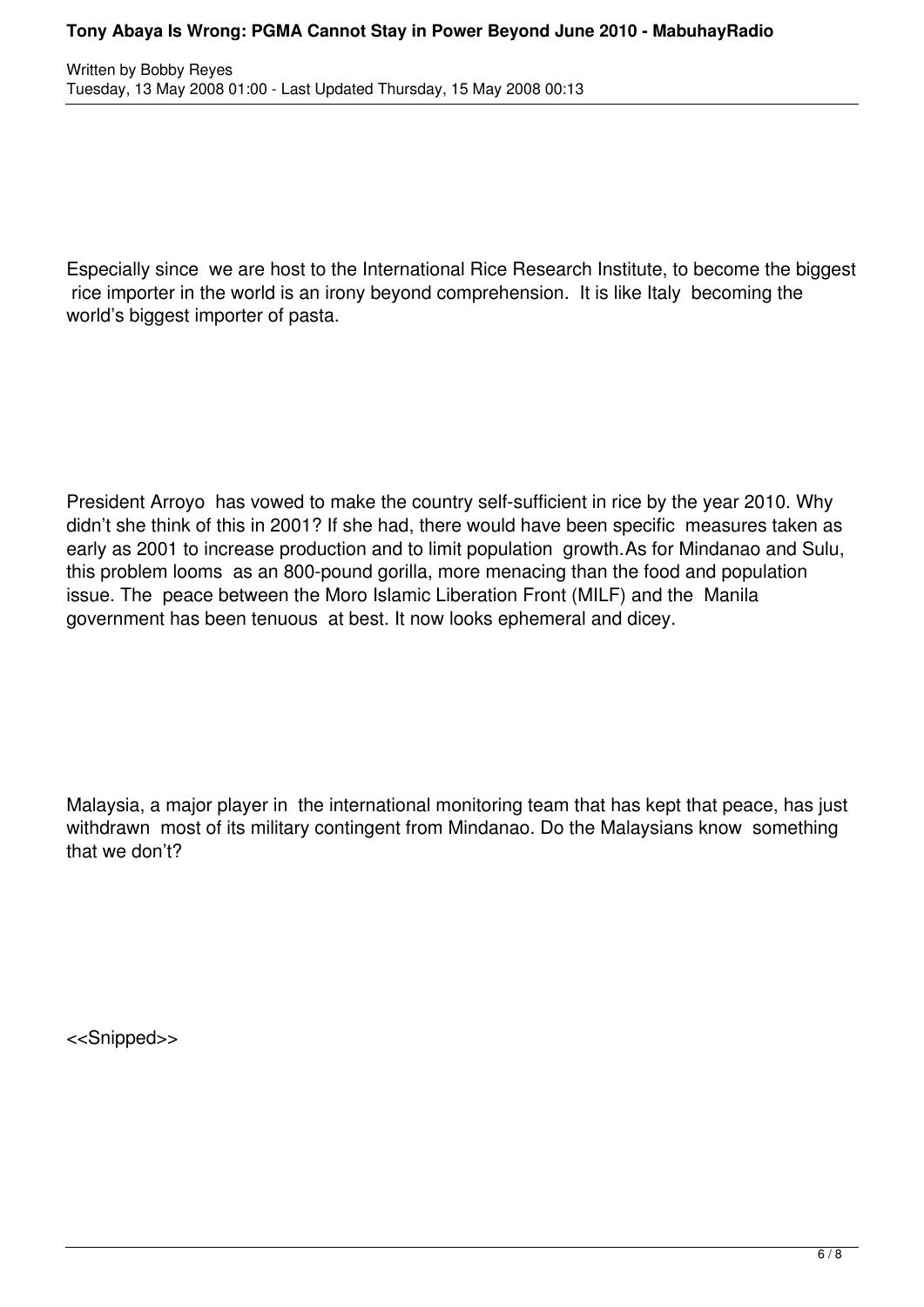## **Tony Abaya Is Wrong: PGMA Cannot Stay in Power Beyond June 2010 - MabuhayRadio**

Written by Bobby Reyes Tuesday, 13 May 2008 01:00 - Last Updated Thursday, 15 May 2008 00:13

That seems to be the case here as the talks bogged down on the issue of ancestral domain. The Bangsamoro have demanded that their ancestral domain should include Palawan, clearly an unacceptable demand. Will the MILF now break off negotiations and resume hostilities? Even if the peace holds, there are other issues that complicate the problem.

Certainly the majority Christian populations in urban centers in the present Autonomous Regions of Muslim Mindanao (ARRM) do not relish the prospect of being included in the ancestral domain of the Bangsamoro. Will they now re-arm as they did in the 1970s?

There is also the rivalry between the MILF and the Moro National Liberation Front or MNLF from which the MILF had split in the 1990s. The MNLF wanted to set up a secular state, the MILF prefer an Islamic state under Sharia Law.

<<Snipped>>

Do the Malaysians know something that we don't? We will find out before 2010. Sen. Pimentel's espousal of federalism before the end of President Arroyo's term may be an attempt to stave off secession. But to the Bangsamoro, it may be too little too late. To them, it may look more like a sign of weakness. It is either Palawan or nothing. \*\*\*\*\*